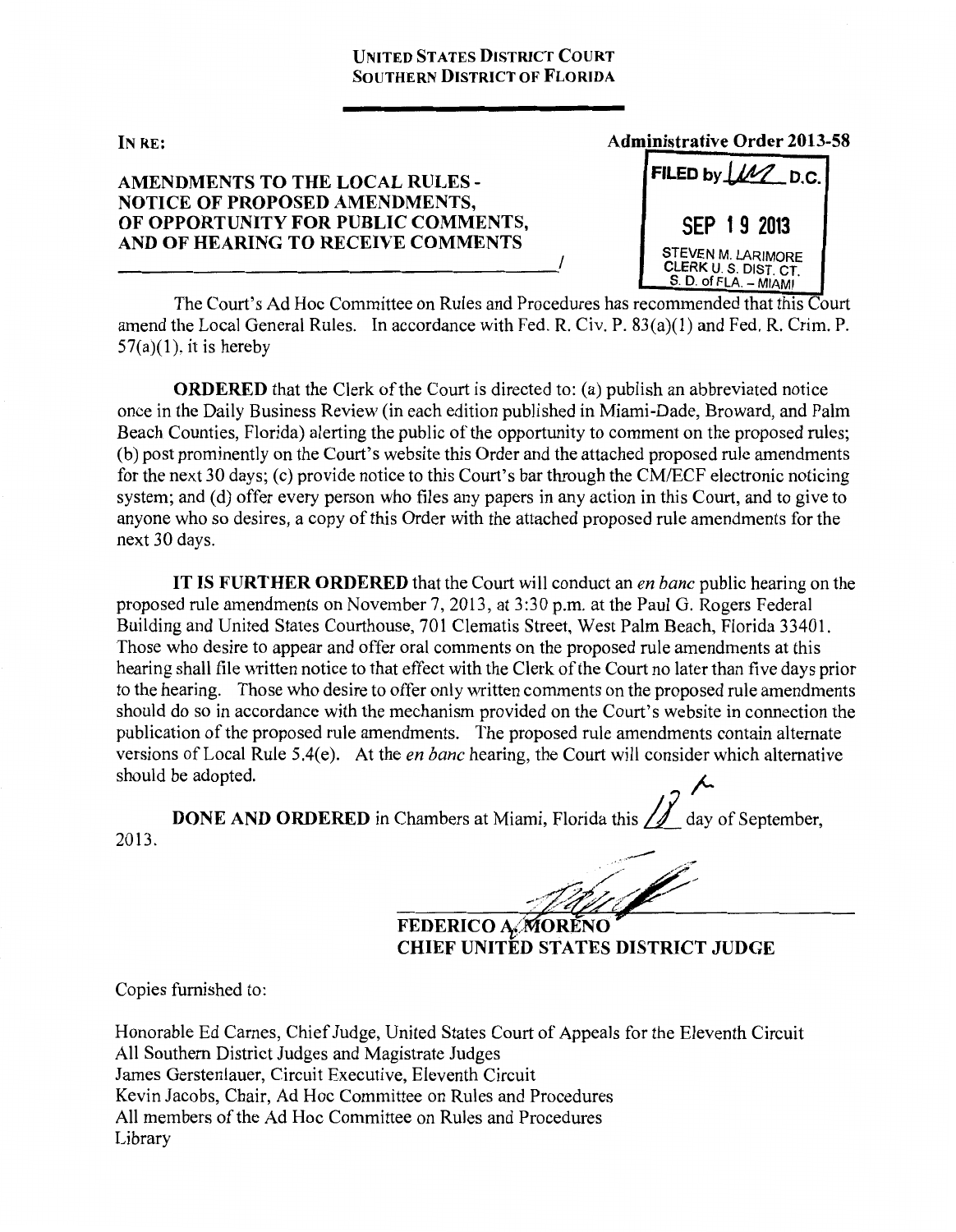LOCAL RULES OF THE UNITED STATES DISTRICT COURT FOR THE SOUTHERN DISTRICT OF FLORIDA

GENERAL RULES

Rule 5.4. Filings Under Seal; Disposal of Sealed Materials

**(a) General Policy.** Unless otherwise provided by law, Court rule, or Court order, proceedings in the United States District Court are public and Court filings are matters of public record. Where not so provided, a party seeking to file matters under seal shall follow the procedures prescribed by this Local Rule. and Ppursuant to Section 5A of the CM/ECF Administrative Procedures, which **attorneys are** prohibitsed the electronic from filing of sealed documents electronically.

**(b) Procedure for Filings Under Seal in Civil Cases.** A party seeking to make a filing under seal in a civil case shall:

(1) Conventionally file a motion to seal that sets forth the factual and legal basis for departing from the policy that Court filings be public and that describes the proposed sealed filing with as much particularity as possible without revealing the confidential information. The motion shall specify the proposed duration of the requested sealing. The motion to seal (but not the proposed sealed filing) and the docket text shall be publicly available on the docket. Deliver to the Clerk's Office an original and one (1) copy of the proposed filing, each contained in a separate plain envelope clearly marked as "sealed document" with the case number and style of the action noted on the outside. The Clerk's Office shall note on each envelope the date of filing and docket entry number.

(2) Conventionally file the proposed sealed filing in a plain envelope clearly marked "sealed document" with the case number and style of the case noted on the outside. File an original and a copy of the motion to seal with self-addressed postage-paid envelopes, setting forth a reasonable basis for departing from the general policy of a public filing, and generally describing the matter contained in the envelope. The motion shall specifically state the period of time that the party seeks to have the matter maintained under seal by the Clerk's Office. Unless permanent sealing is sought, the motion shall set forth how the matter is to be handled upon expiration of the time specified in the Court's sealing order. Absent extraordinary circumstances, no matter sealed pursuant to this Local Rule may remain sealed for longer than five (5) years from the date of filing.

(3) Accompany the motion with a completed sealed document tracking form, which can be obtained from the Clerk's Office in any Division or downloaded from the forms section of the Court's website (www.flsd.uscourts.gov).

**(c) Court RulingProcedure for Filing Under Seal in Criminal Cases.** A party seeking to make a filing under seal in a criminal case shall:

(1) Conventionally file a motion to seal that sets forth the factual and legal basis for departing from the policy that Court filings be public and that describes the proposed sealed filing with as much particularity as possible without revealing the confidential information. The motion shall specify the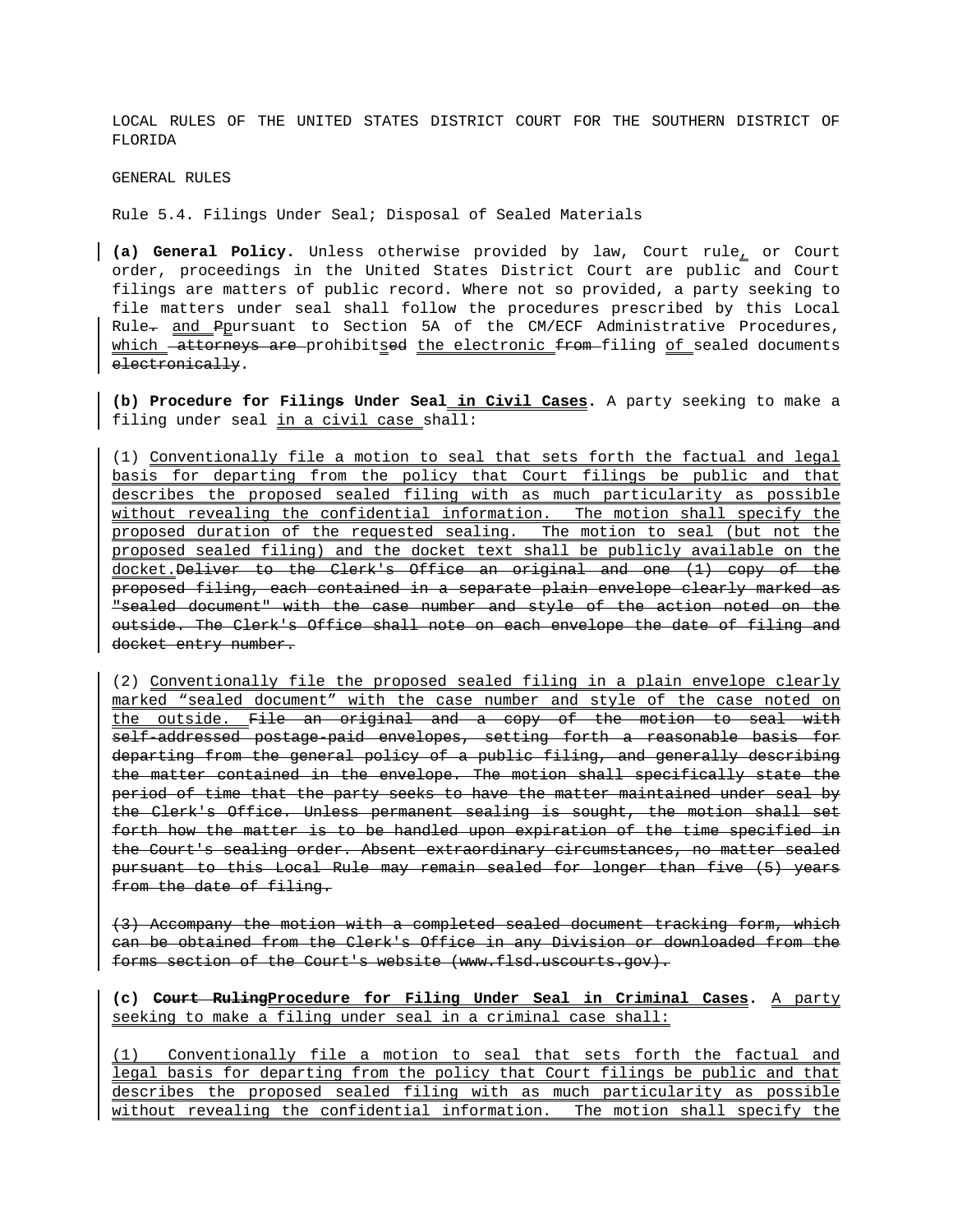proposed duration of the requested sealing. Unless the Court expressly orders otherwise, the motion to seal will itself be sealed from public view and the docket text appearing on the public docket shall reflect only that a sealed filing has been made.

(2) Conventionally file the proposed sealed filing in a plain envelope clearly marked "sealed document" with the case number and style of the case noted on the outside.

If the Court grants the motion to seal, the Clerk's Office shall maintain the matter under seal as specified in the Court order. If the Court denies the motion to seal, the original and copy of the proposed filing shall be returned to the party in its original envelope.

**(d) Court ruling.** An order granting a motion to seal shall state the period of time that the sealed filing shall be sealed. If the Court denies the motion to seal, the proposed sealed filing shall not be public and shall be deleted from the docket by the Clerk's Office.

**(de) Disposition of Sealed Matter.** As to sealed filings filed on or after December 2, 2013, the Unless the Court's sealing order permits the matter to remain sealed permanently, the Clerk's of the CourtOffice will dispose of the sealed matter upon expiration of the time specified in the Court's sealing unseal sealed filings one year after the case has been closed and the appeal period has expired or one year after the issuance of the mandate following appeal, whichever is later, unless a statute, rule, or Court order under paragraph (d) or otherwise directs that the sealed by unsealing, destroying, or returning the matter to the filing be sealed for a different period of time party.

## ALTERNATIVE VERSION OF (E)

**(de) Disposition of Sealed Matter.** If the sealing order does not state when the seal expires, the seal will remain in effect until further order of the Court.Unless the Court's sealing order permits the matter to remain sealed permanently, the Clerk of the Court will dispose of the sealed matter upon expiration of the time specified in the Court's sealing order by unsealing, destroying, or returning the matter to the filing party.

## Comments

(2000) This Local Rule codifies existing procedure. By its terms, this Local Rule does not apply to materials covered by specific statutes, rules or court orders authorizing, prescribing or requiring secrecy. However, the Clerk's Office and litigants may find it helpful to complete a "Sealed Filing Cover Sheet" in the form set forth at the end of this Local Rule for materials being filed under seal after the entry of, and pursuant to, a protective order governing the use and disclosure of confidential information.

(2001) The current amendments are intended to reflect more accurately existing procedures, and to assist the Court in the maintenance and ultimate disposition of sealed records by creating a form order which specifies how long the matter is to be kept under seal and how it is to be disposed of after the expiration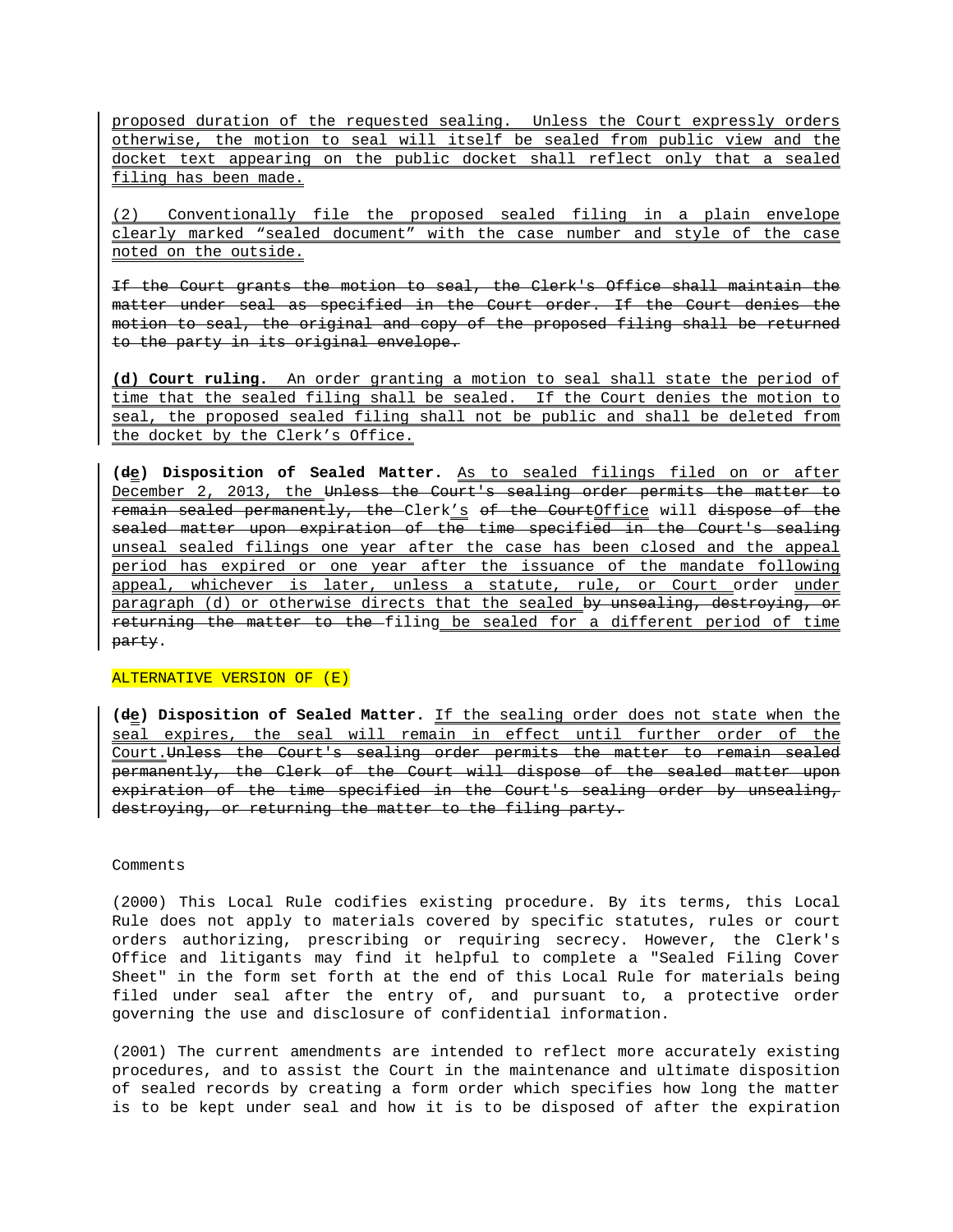of that time. By its terms, this Local Rule does not apply to materials covered by specific statutes, rules or court orders authorizing, prescribing or requiring secrecy. However, litigants are required to complete an "Order Re: Sealed Filing" in the form set forth at the end of this Local Rule for materials being filed under seal after the entry of, and pursuant to, a protective order governing the use and disclosure of confidential information.

(2005) The form order previously prescribed by this Local Rule has been deleted. This Local Rule is intended to conform to current case law. *See, e.g., Press-Enterprise Co. v. Super. Ct.,* 478 U.S. 1 (1986); *Globe Newspaper Co. v. Super. Ct.,* 457 U.S. 596 (1982); *Richmond Newspapers, Inc. v. Virginia,* 448 U.S. 555 (1980); *Nixon v. Warner Communications, Inc.,* 435 U.S. 589 (1978); *United States v. Valenti,* 987 F.2d 708 (11th Cir. 1993); *Newman v. Graddick,* 696 F.2d 796 (11th Cir. 1983). The sealed document tracking form is an administrative requirement.

(2007) Amended to conform to CM/ECF Administrative Procedures.

(2010) Amended to conform tabulation to the style used in the federal rules of procedure.

(2013) Amended to require that motions to seal in civil cases be publicly available on the docket and to clarify the circumstances of when a sealed document becomes unsealed.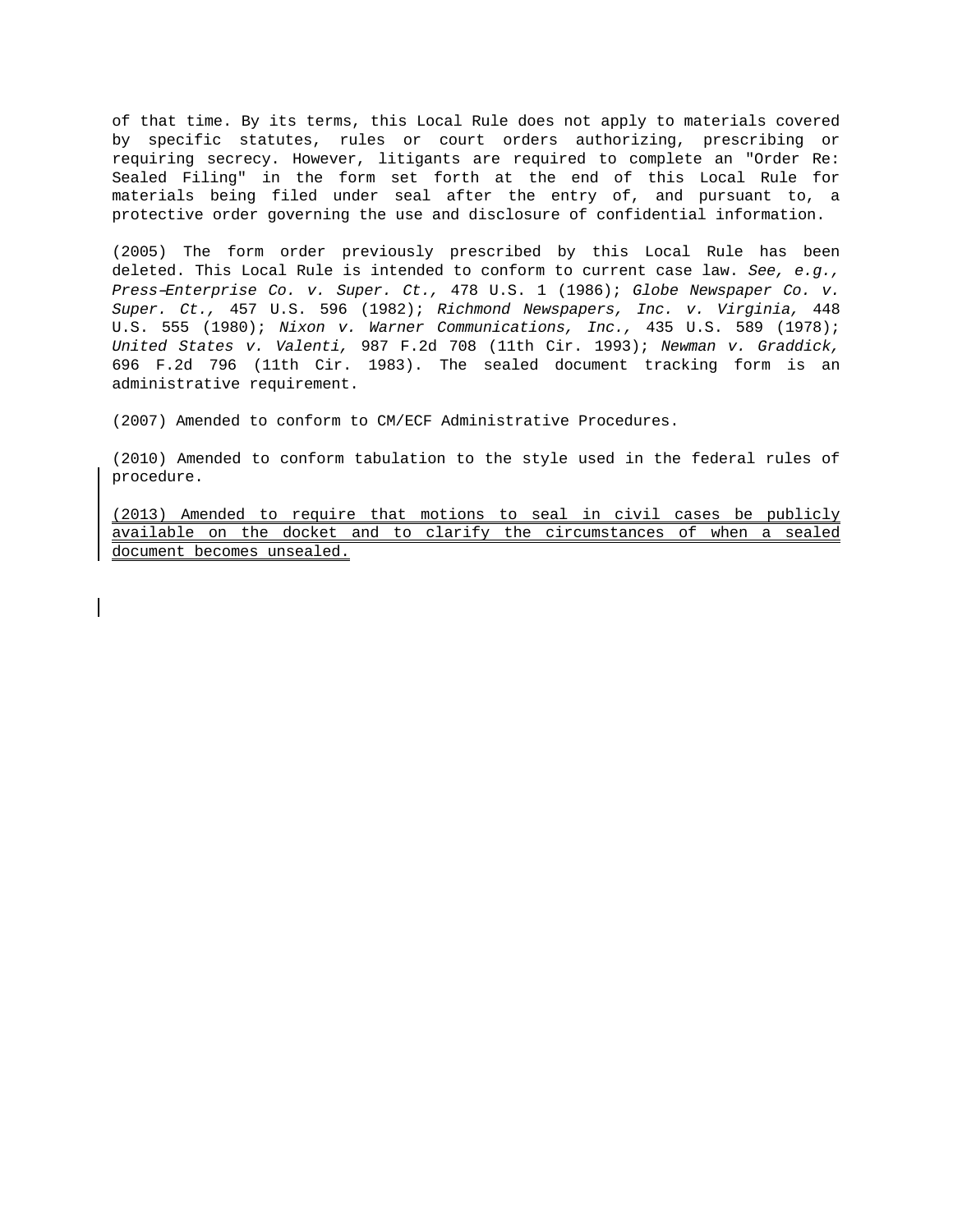Rule 88.7. Retained Criminal Defense Attorneys

(a) Retained criminal defense attorneys are expected to make financial arrangements satisfactory to themselves and sufficient to provide for representation of each defendant until the conclusion of the defendant's case at the trial level. Failure of a defendant to pay sums owed for attorney's fees, or failure of counsel to collect a sum sufficient to compensate him for all the services usually required of defense counsel, will not constitute good cause for withdrawal after arraignment. Every defendant, of course, has a right to appeal from any conviction.

(b) *All* notices of permanent appearance in the District Court, and motions for substitution of counsel, shall state whether the appearance of counsel is for trial only or for trial and appeal.

(c) At arraignment, the Magistrate Judge will inquire of each defendant and counsel whether counsel has been retained for trial only or for trial and appeal. Where counsel indicates that he or she has been retained only for trial, the defendant will be notified that it is the defendant's responsibility to arrange for counsel for any necessary appeals.

(d) In cases where the defendant moves the Court to proceed in forma pauperis on appeal, or for appointment of Criminal Justice Act appellate counsel, the Court will consider, in passing upon such applications, factors such as (ai) the defendant's qualified Sixth Amendment right to counsel of choice, recognizing the distinction between choosing a trial lawyer and choosing an appellate lawyer; (bii) the contract between the defendant and trial counsel; (ciii) the defendant's present financial condition and ability to have retained only trial counsel; (div) retained counsel's appellate experience; (ev) the financial burden that prosecuting the appeal would impose upon trial counsel,  $\mid$  in view of the fee received and the professional services rendered; and (£vi) all other relevant factors, including any constitutional guarantees of the defendant.

 $\left( \frac{e}{e} \right)$  In assessing whether the legal fees previously paid to defense counsel should reasonably encompass appellate representation, the Court is to apply the provisions of Rule 41.5 of the Rules Regulating The Florida Bar. The Court is to consider the following factors as guides in determining the reasonableness of the fee: (ai) the time and labor required, the novelty, complexity, and difficulty of the questions involved, and the skill requisite to perform the legal service proffered; (bii) the likelihood that the acceptance of the particular employment precluded other employment by the lawyer; (ciii) the fee, or rate of fee, customarily charged in the locality for legal services of a comparable or similar nature; (div) the significance of, or amount involved in, the subject matter of the representation, the responsibility involved in the representation, and the results obtained; (ev) the time limitations imposed by the client or by the circumstances and, as between attorney and client, any additional or special time demands or requests of the attorney by the client;  $(\text{\textsterling}vi)$  the nature and length of the professional relationship of the client; and (gvii) the experience, reputation, diligence and ability of the lawyer or lawyers performing the service and the skill, expertise or efficiency of efforts reflected in the actual providing of such services.

In determining a reasonable fee, the time devoted to the representation and the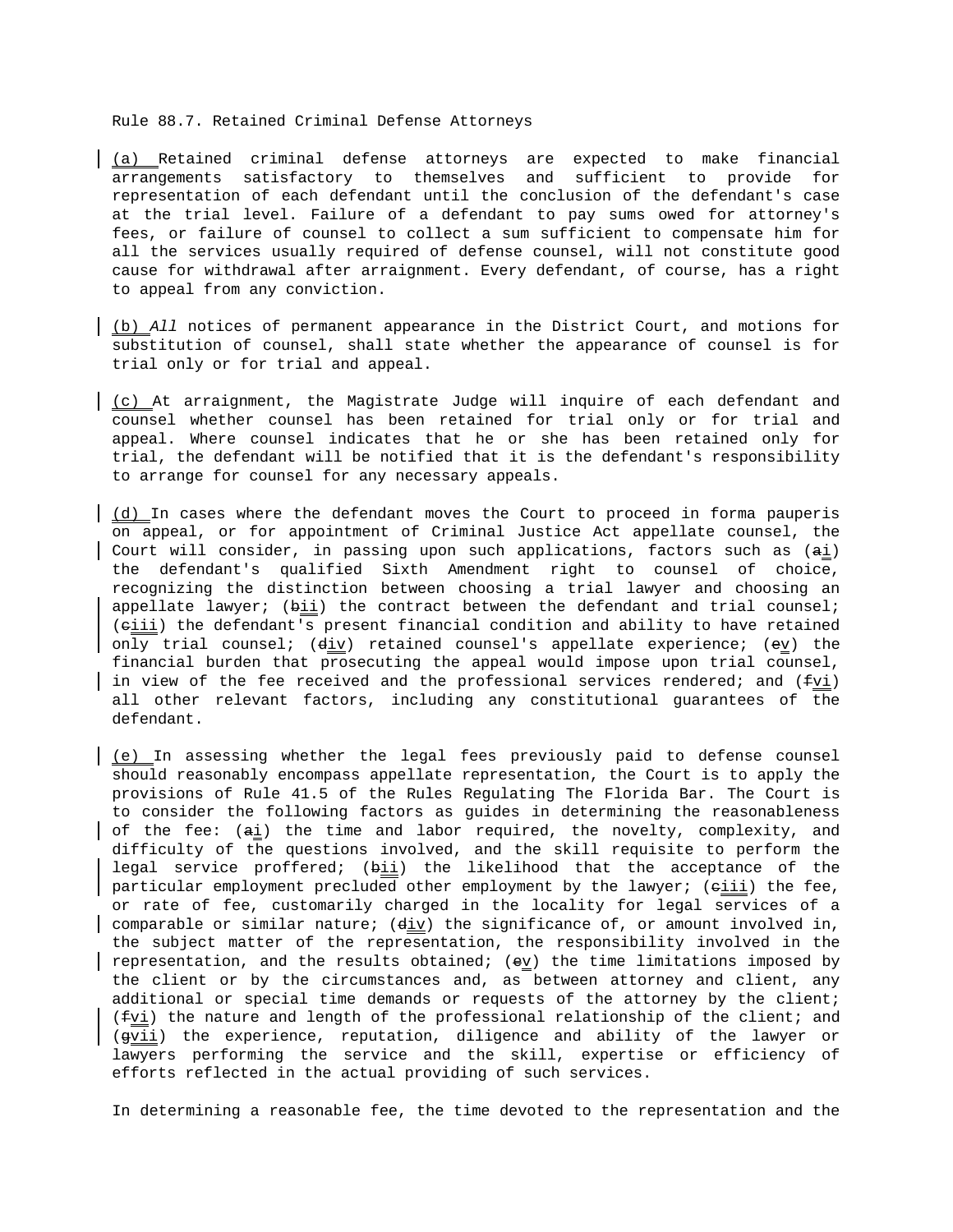customary rate of fee are not the sole or controlling factors; nor should the determination be governed by fees or rates of fee provided under the Criminal Justice Act. All factors set out in this Local Rule and in the Rules Regulating The Florida Bar should be considered, and may be applied, in justification of a fee higher or lower than that which would result from application of only the time and rate factors.

(f) All Those parts of proceedings undertaken, and determinations made, pursuant to paragraphs  $(d)$  and  $(e)$  of this Local Rule that  $\frac{1}{f}$  involve confidential or privileged information or communications shall be held in camera, ex-parte, and under seal. All such proceedings and determinations shall be strictly confidential, and not subject to disclosure by subpoena or otherwise.

## Authority

(1993) This rule is new in its entirety. Added at the request of the Eleventh Circuit.

#### **Comments**

(2010) Amended to conform tabulation to the style used in the federal rules of procedure.

(2011) New Notice of Permanent Appearance Form approved.

(2013) Amended to clarify that only those parts of proceedings held pursuant to paragraphs (d) and (e) involving confidential or privileged communications need to be held in camera, ex parte, and under seal.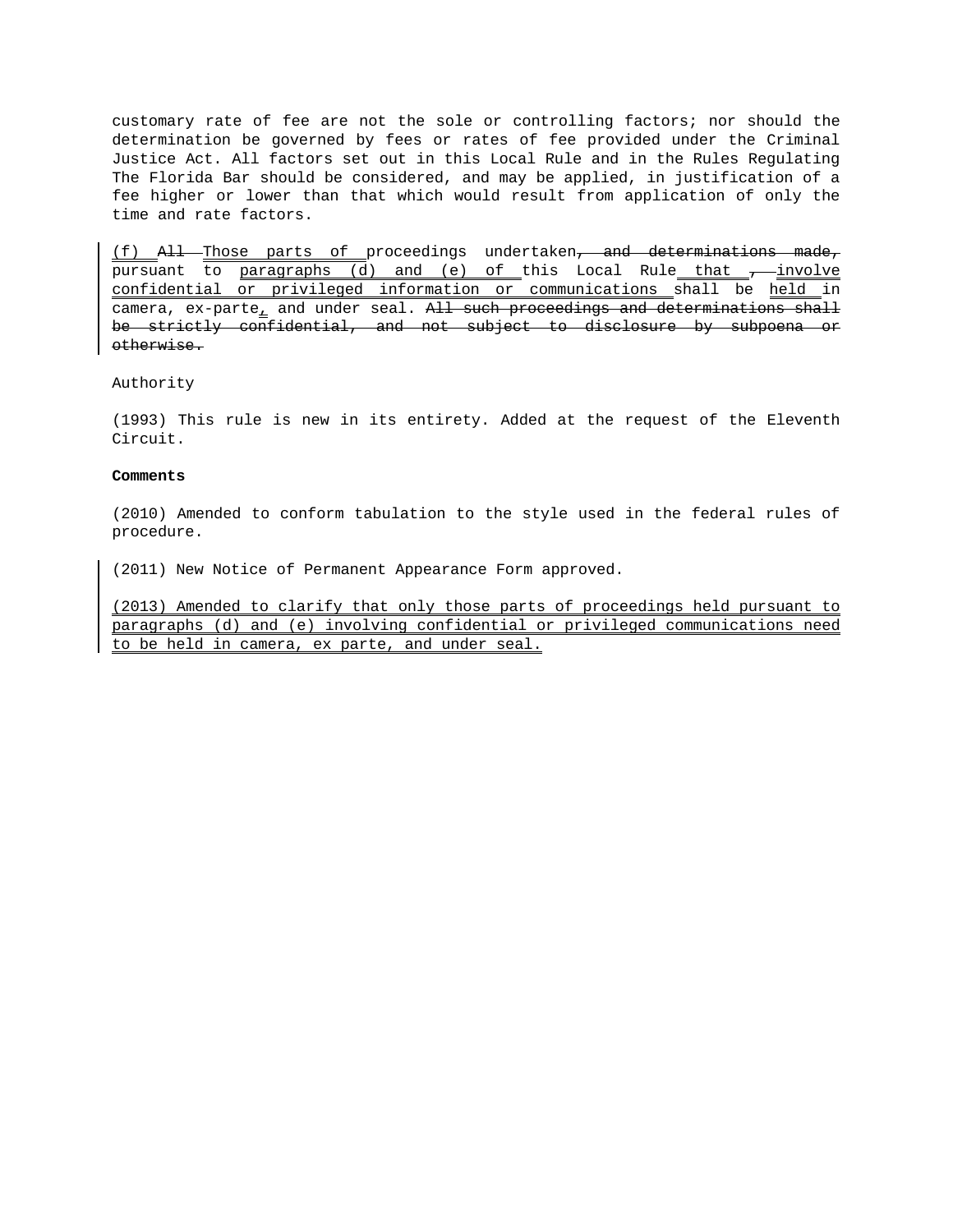Rule 88.10. Criminal Discovery

**(a)** The government shall permit the defendant to inspect and copy the following items or copies thereof, or supply copies thereof, which are within the possession, custody or control of the government, the existence of which is known or by the exercise of due diligence may become known to the government:

(1) Written or recorded statements made by the defendant;

(2) The substance of any oral statement made by the defendant before or after his arrest in response to interrogation by a then known-to-be government agent which the government intends to offer in evidence at trial;

(3) Recorded grand jury testimony of the defendant relating to the offenses charged;

(4) The defendant's arrest and conviction record;

(5) Except as provided in Fed. R. Crim. P. 16(a)(2), Bbooks, papers, documents, photographs, tangible objects, buildings or places, or copies or portions thereof, which are material to the preparation of the defendant's defense, or which the government intends to use as evidence at trial to prove its case-in-chief, or which were obtained from or belonging to the defendant; and

(6) Results or reports of physical or mental examinations, and of scientific tests or experiments, made in connection with this case.

**(b)** The defendant shall permit the government to inspect and copy the following items, or copies thereof, or supply copies thereof, which are within the possession, custody or control of the defendant, the existence of which is known or by the exercise of due diligence may become known to the defendant:

(1) Books, papers, documents, photographs or tangible objects which the defendant intends to introduce as evidence-in-chief at trial.

(2) Any results or reports of physical or mental examinations and of scientific tests or experiments made in connection with this case which the defendant intends to introduce as evidence-in-chief at trial, or which were prepared by a defense witness who will testify concerning the contents thereof; and

(3) If a defendant intends to rely upon the defense of insanity at the time of the alleged crime, or intends to introduce expert testimony relating to a mental disease or defect or other mental condition bearing on guilt or, in a capital case, punishment, he or she shall give written notice thereof to the government.

**(c)** The government shall reveal to the defendant and permit inspection and copying of all information and material known to the government which may be favorable to the defendant on the issues of guilt or punishment within the scope of *Brady v. Maryland*, 373 U.S. 83 (1963), and *United States v. Agurs*, 427 U.S. 97 (1976).

**(d)** The government shall disclose to the defendant the existence and substance of any payments, promises of immunity, leniency, preferential treatment, or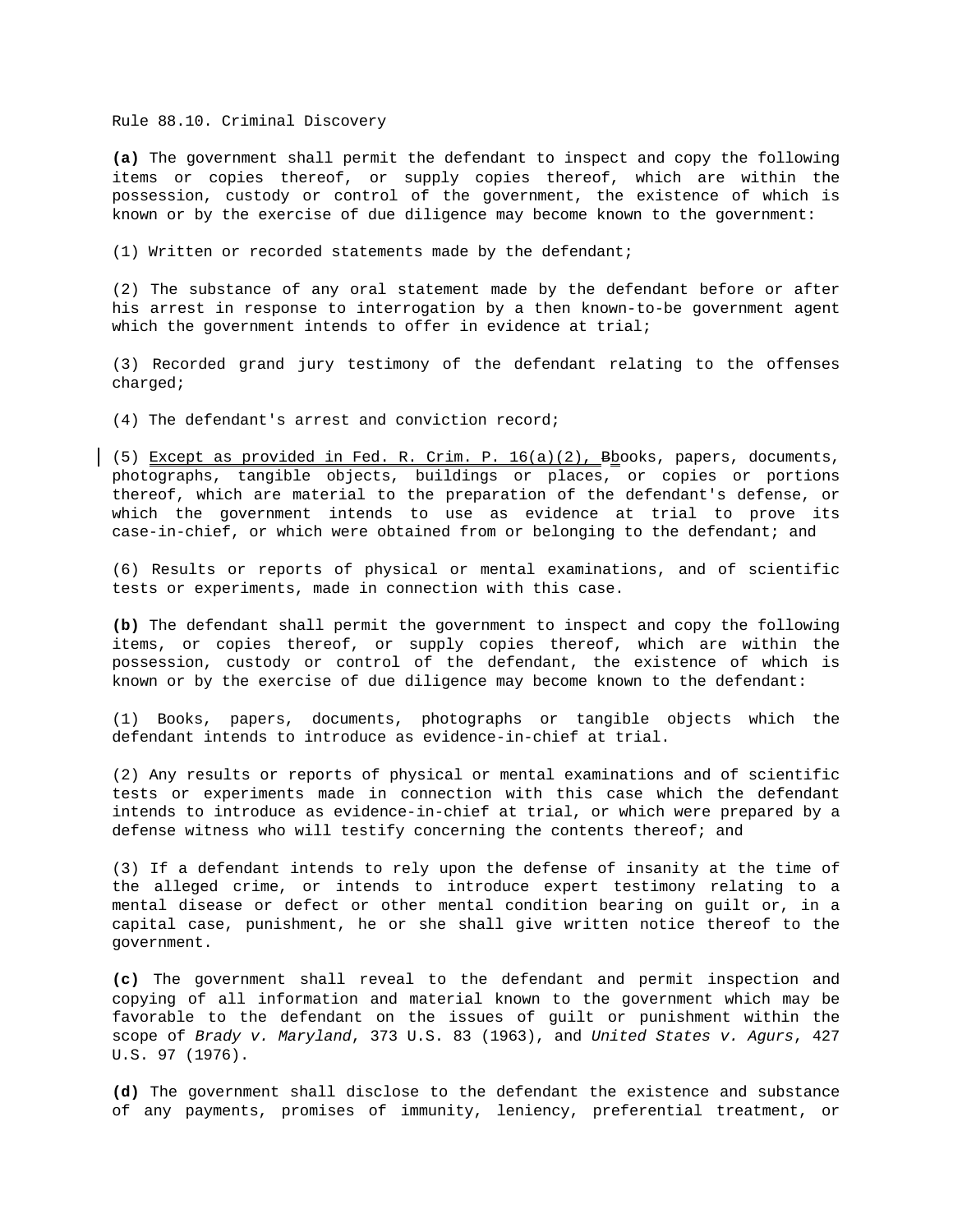other inducements made to prospective government witnesses, within the scope of *Giglio v. United States,* 405 U.S. 150 (1972), and *Napue v. Illinois*, 360 U.S. 264 (1959).

**(e)** The government shall supply the defendant with a record of prior convictions of any alleged informant who will testify for the government at trial.

**(f)** The government shall state whether defendant was identified in any lineup, showup, photospread or similar identification proceeding, and produce any pictures utilized or resulting therefrom.

**(g)** The government shall advise its agents and officers involved in this case to preserve all rough notes.

**(h)** The government shall advise the defendant(s) of its intention to introduce extrinsic act evidence pursuant to Federal Rule of Evidence 404(b). The government shall provide notice regardless of how it intends to use the extrinsic act evidence at trial, i.e. during its case-in-chief, for impeachment, or for possible rebuttal. Furthermore, the government shall apprise the defense of the general nature of the evidence of the extrinsic acts.

**(i)** The government shall state whether the defendant was an aggrieved person, as defined in 18 U.S.C.  $\S$  2510(11), of any electronic surveillance, and if so, shall set forth in detail the circumstances thereof.

**(j)** The government shall have transcribed the grand jury testimony of all witnesses who will testify for the government at the trial of this cause, preparatory to a timely motion for discovery.

**(k)** The government shall, upon request, deliver to any chemist selected by the defense, who is presently registered with the Attorney General in compliance with 21 U.S.C.  $\frac{15}{5}$  822 and 823, and 21 C.F.R.  $\frac{101.22(8)}{5}$ , a sufficient representative sample of any alleged contraband which is the subject of this indictment, to allow independent chemical analysis of such sample.

**(l)** The government shall permit the defendant, his counsel and any experts selected by the defense to inspect any automobile, vessel, or aircraft allegedly utilized in the commission of any offenses charged. Government counsel shall, if necessary, assist defense counsel in arranging such inspection at a reasonable time and place, by advising the government authority having custody of the thing to be inspected that such inspection has been ordered by the court.

**(m)** The government shall provide the defense, for independent expert examination, copies of all latent fingerprints or palm prints which have been identified by a government expert as those of the defendant.

**(n)** The government shall, upon request of the defendant, disclose to the defendant a written summary of testimony the government reasonably expects to offer at trial under Federal Rules of Evidence 702, 703, or 705. This summary must describe the witnesses' opinions, the bases and the reasons therefor, and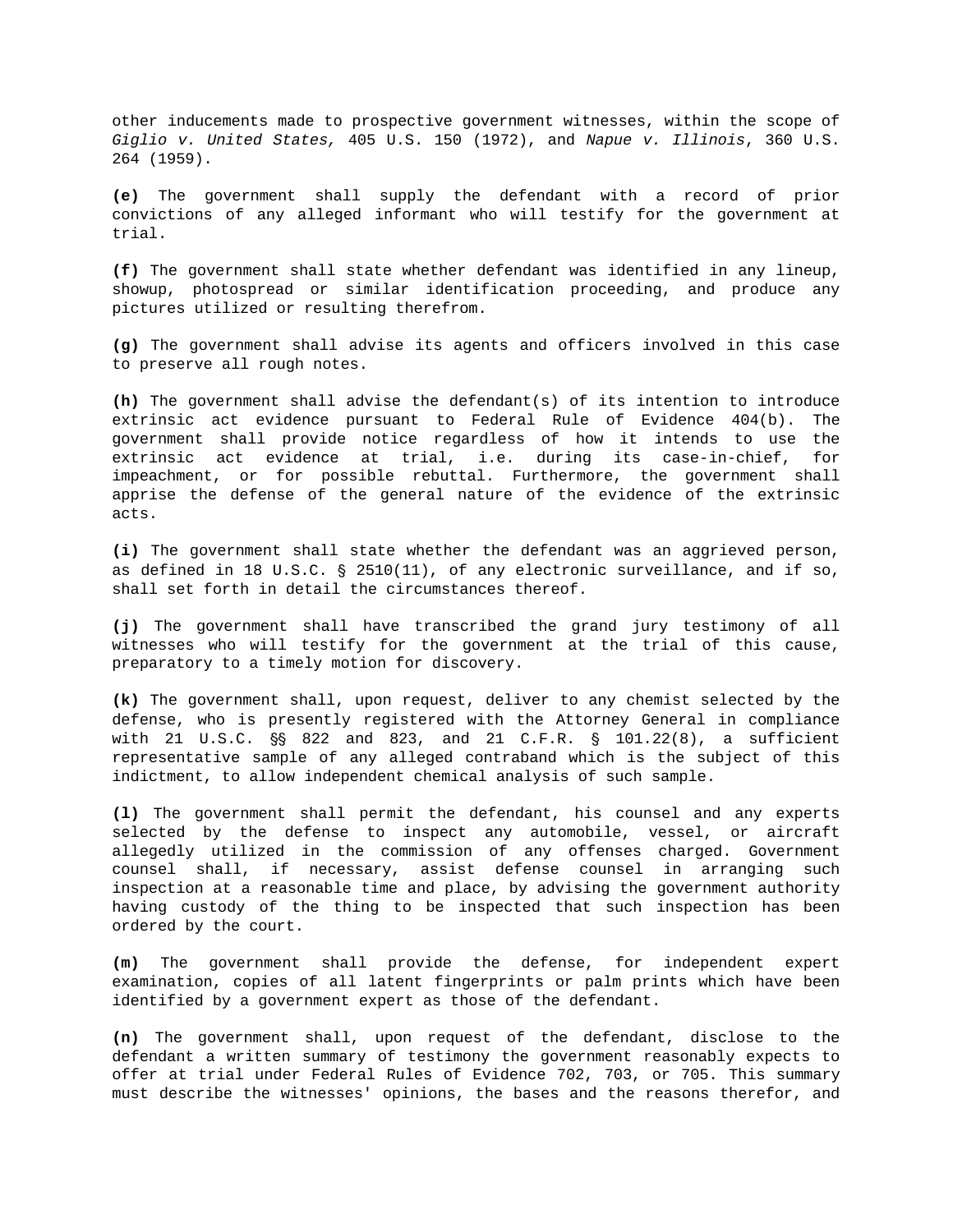the witnesses' qualifications. If the defendant seeks and obtains discovery under this paragraph, or if the defendant has given notice under Federal Rule of Criminal Procedure 12.2(b) of an intent to present expert testimony on the defendant's mental condition, the defendant shall, upon request by the government, disclose to the government a written summary of testimony the defendant reasonably expects to offer at trial under Federal Rules of Evidence 702, 703, 705 or Federal Rule of Criminal Procedure 12.2(b), describing the witnesses' opinions, the bases and the reasons for these opinions, and the witnesses' qualifications.

**(o)** The parties shall make every possible effort in good faith to stipulate to all facts or points of law the truth and existence of which is not contested and the early resolution of which will expedite the trial.

**(p)** The parties shall collaborate in preparation of a written statement to be signed by counsel for each side, generally describing all discovery material exchanged, and setting forth all stipulations entered into at the conference. No stipulations made by defense counsel at the conference shall be used against the defendant unless the stipulations are reduced to writing and signed by the defendant and his counsel. This statement, including any stipulations signed by the defendant and his counsel, shall be filed with the Court within seven (7) days following the conference.

## **(q) Schedule of Discovery.**

(1) Discovery which is to be made in connection with a pre-trial hearing other than a bail or pre-trial detention hearing shall be made not later than forty-eight (48) hours prior to the hearing. Discovery which is to be made in connection with a bail or pre-trial detention hearing shall be made not later than the commencement of the hearing.

(2) Discovery which is to be made in connection with trial shall be made not later than fourteen (14) days after the arraignment, or such other time as ordered by the court.

(3) Discovery which is to be made in connection with post-trial hearings (including, by way of example only, sentencing hearings) shall be made not later than seven (7) days prior to the hearing. This discovery rule shall not affect the provisions of Local Rule 88.8 regarding pre-sentence investigation reports.

It shall be the continuing duty of counsel for both sides to immediately reveal to opposing counsel all newly discovered information or other material within the scope of this Local Rule.

## Authority

(1994) Former Standing Order on Criminal Discovery of the Southern District, as amended after public hearing in 1994.

(1996) A.5. revised to include provisions of Federal Rule of Criminal Procedure  $16(a)(1)(C)$ .

(1998) Section N is revised to conform to amendments to Federal Rules of